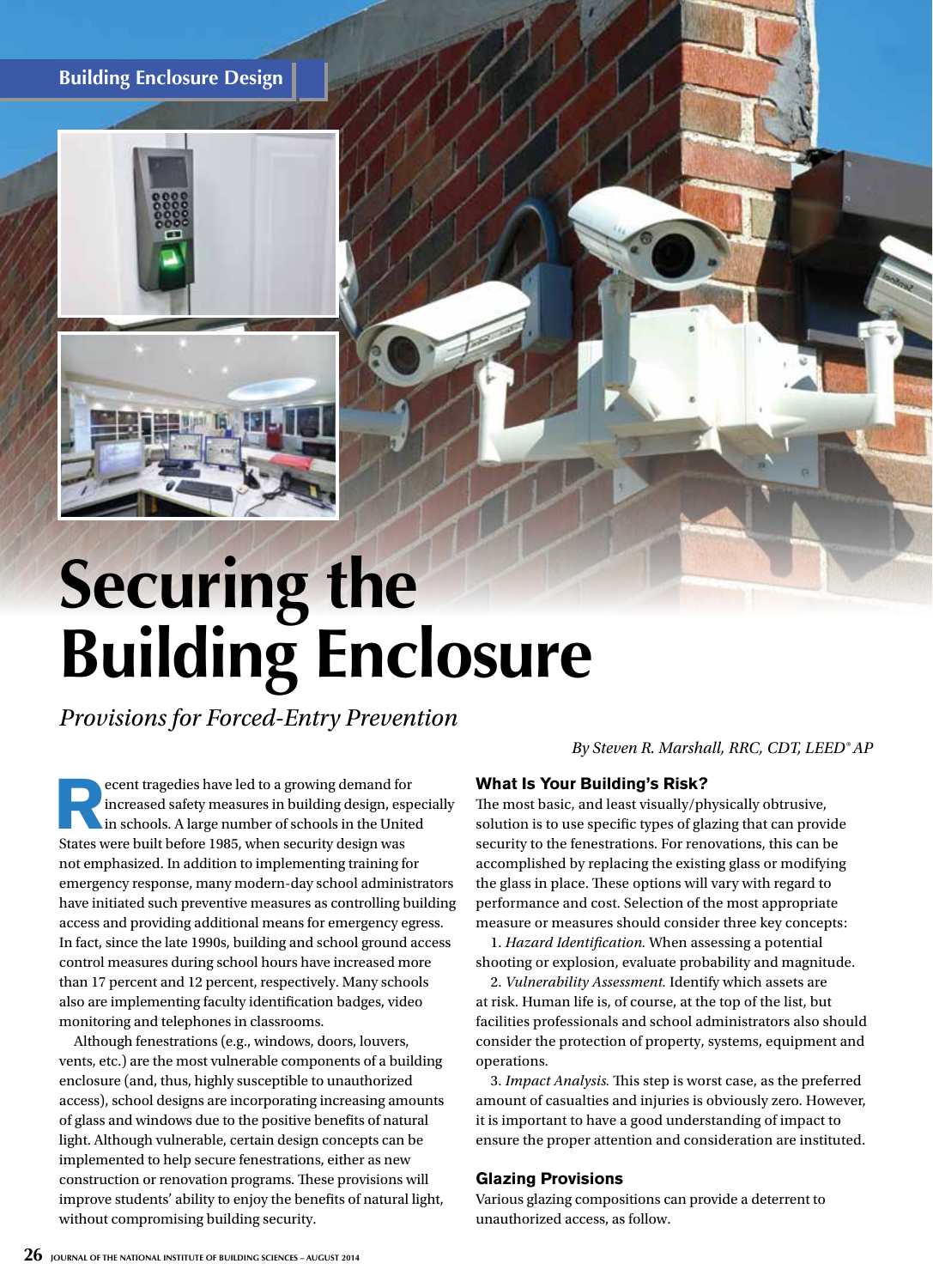#### *Laminated Glass*

Comprised of an interlayer sandwiched between two glass layers, laminated glass (*see "Figure 1," right*) is often the most feasible strategy from both a practical and economic standpoint. The interlayer thickness can vary, depending on the desired level of performance, but will not prevent breakage; rather, displacement of the glazing out of the frame is averted upon breakage. This form of glazing has both safety and security uses, and also enhances sound attenuation and ultraviolet (UV) protection. Similar to other glass types, laminated glass also is available in an almost infinite number of coating, color, tint and texture combinations.

The major negative is that emergency responders may oppose the use of laminated units due to complications relating to egress or ingress during an emergency. Unfortunately, the interlayer makes the glass difficult to break, remove and sufficiently clear from the frame. This is a valid concern, and one that should be carefully reviewed as part of a project's design phase.

#### *Applied Window Films*

Applied window films (*see "Figure 2," below*) consist of micro-thin layers of polyester, which are bonded to the glass surface with adhesive or mechanically anchored into the window frame at the perimeters. Films are largely used in renovation or retrofit applications, where existing fenestrations and glass are already in place. Films are commonly used for solar heat control, as they can be provided in a number of tint configurations to reduce solar heat gain. However, many manufacturers also are offering film products that provide security and safety benefits.

Similar to laminated glass, films do not prevent breakage of the glass. Instead, they hold the glass fragments together upon breakage, thus reducing the potential for injury or forced entry.

Typically, films are installed on the interior, and are cut around the perimeter of the glass up to the edge of the frame or muntin. As an added security benefit for additional anchorage capacity of the film, some manufacturers offer a perimeter profile that is installed onto the window frame and glass surface.

## *Glass-Clad Polycarbonate*

Glass-clad polycarbonate is similar to laminated glazing. Sheet polycarbonate and polyurethane interlayers are used in conjunction with glass cladding to provide added durability and resistance to penetration. This type of glazing is most commonly used in extreme impactresistant applications, such as detention facilities, jewelry stores, museums and courthouses. However, it certainly can provide the forced-entry function in other (less extreme) cases.

The polycarbonate layers are the main source of strength and impact resistance for glass-clad polycarbonates. The polyurethane interlayers accommodate the expansion differentials between the polycarbonate and glass layers, thereby creating a firm elastic bond for increased durability.

#### *Security Screens*

In addition to, or in lieu of, providing "security" glass, other design provisions can be implemented. One option is the installation of security screens over the fenestration opening. Security screens (*see "Figure 3," page 28*) are not directly associated with the glazing itself, but are



**Figure 2:** Many security films—always a practical solution for existing windows—also offer solar heat control.







**Figure 1:** Laminated glass has both safety and security uses, and also enhances sound attenuation and ultraviolet protection.

a practical solution for adding building security in both new construction and retrofit applications.

Security screens typically consist of an integral frame assembly surrounding either a stainless steel wire cloth or perforated panel. They can be mounted directly to the window assembly or the surrounding wall substrates, and are more commonly used at punched windows (as opposed to larger curtain wall-type openings or entrances). Common complaints associated with security screens include the difficulty to see through and negative aesthetics on the building façade.

Provisions for egress from the interior or maintenance access (for cleaning) from the exterior may include operating hardware and external locks. An added benefit to the open area of the screens is natural air flow and ventilation *Continued on page 28*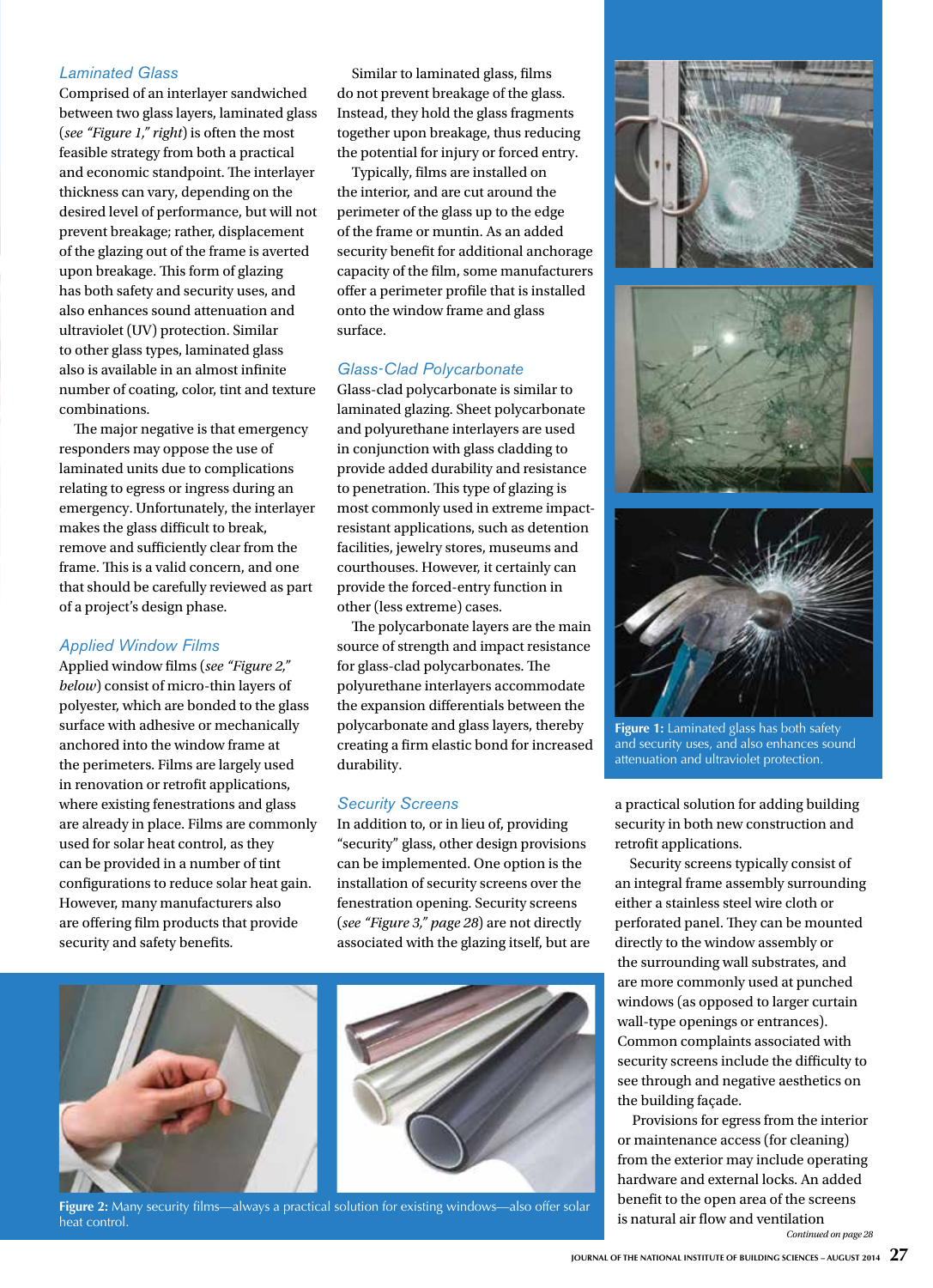while building security is maintained. However, as with laminated glass, emergency responders may not allow these types of screens since they greatly restrict access.

## **Emergency Egress**

The glazing provisions already discussed can help deter entry through a building's fenestrations. While keeping unauthorized persons from entering a facility is the first line of defense, it is not always preventable. As such, emergency egress measures also must be considered when creating a secure facility.

#### *Building Codes*

Although the National Fire Protection Agency's *NFPA 101 Life Safety Code* is not a legal code requirement with statutory authority, this document is a widely adopted standard with some very important recommendations. Per Chapter 15, *NFPA 101* recommends "that every room or space greater than 25 square feet used for classroom or

other educational purposes, or normally subject to student occupancy, shall have not less than one outside window for emergency rescue." Ideally, emergency egress

windows must be



potential for forced entry.

easily accessed by building occupants and should be a casement-type configuration. However, other operation types also will work as long as adequate opening areas are maintained. Each rescue window should be clearly marked as an emergency exit location, and all screens or devices (if present) should not interfere with rescue requirements.

#### **Building Access Control**

Building access control may be considered one of the more important topics of discussion pertaining to building security. Keeping intruders out of the building starts at the entrances. Ideally, all exterior doors throughout a school should be locked from the exterior at all times, including the main entrance. Appropriate hardware should be specified to accommodate this while also providing code-compliant egress from the interior. There is a necessary balance between access control, emergency response and emergency egress. The most effective building security programs include all three.